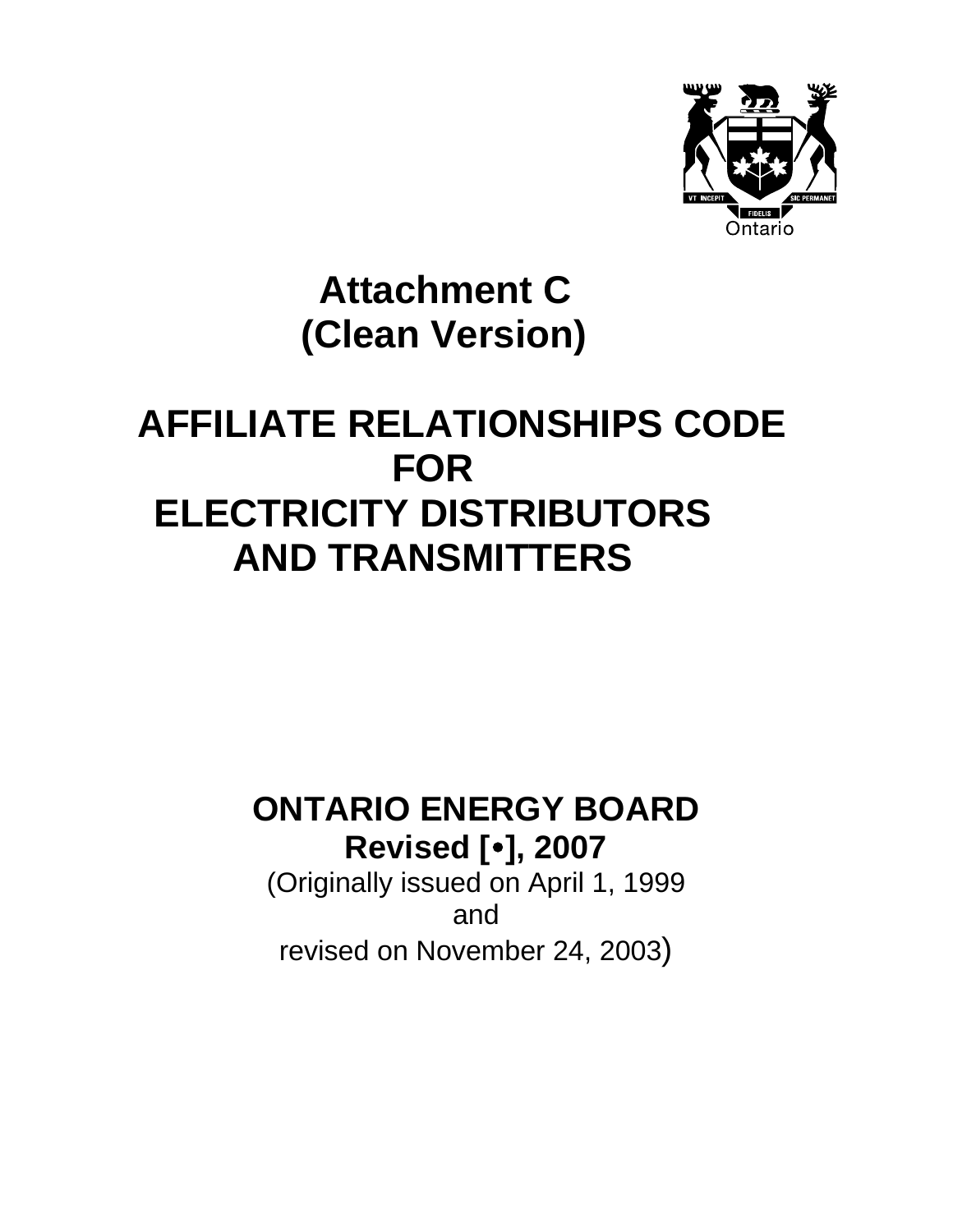# **Table of Contents**

| 1 <sub>1</sub> |  |
|----------------|--|
| 1.1            |  |
| 1.2            |  |
| 1.3            |  |
| 1.4            |  |
| 1.5            |  |
| 1.6            |  |
| 2.             |  |
| 2.1            |  |
| 2.2            |  |
| 2.3            |  |
| 2.4            |  |
| 2.5            |  |
| 2.6            |  |
| 2.7            |  |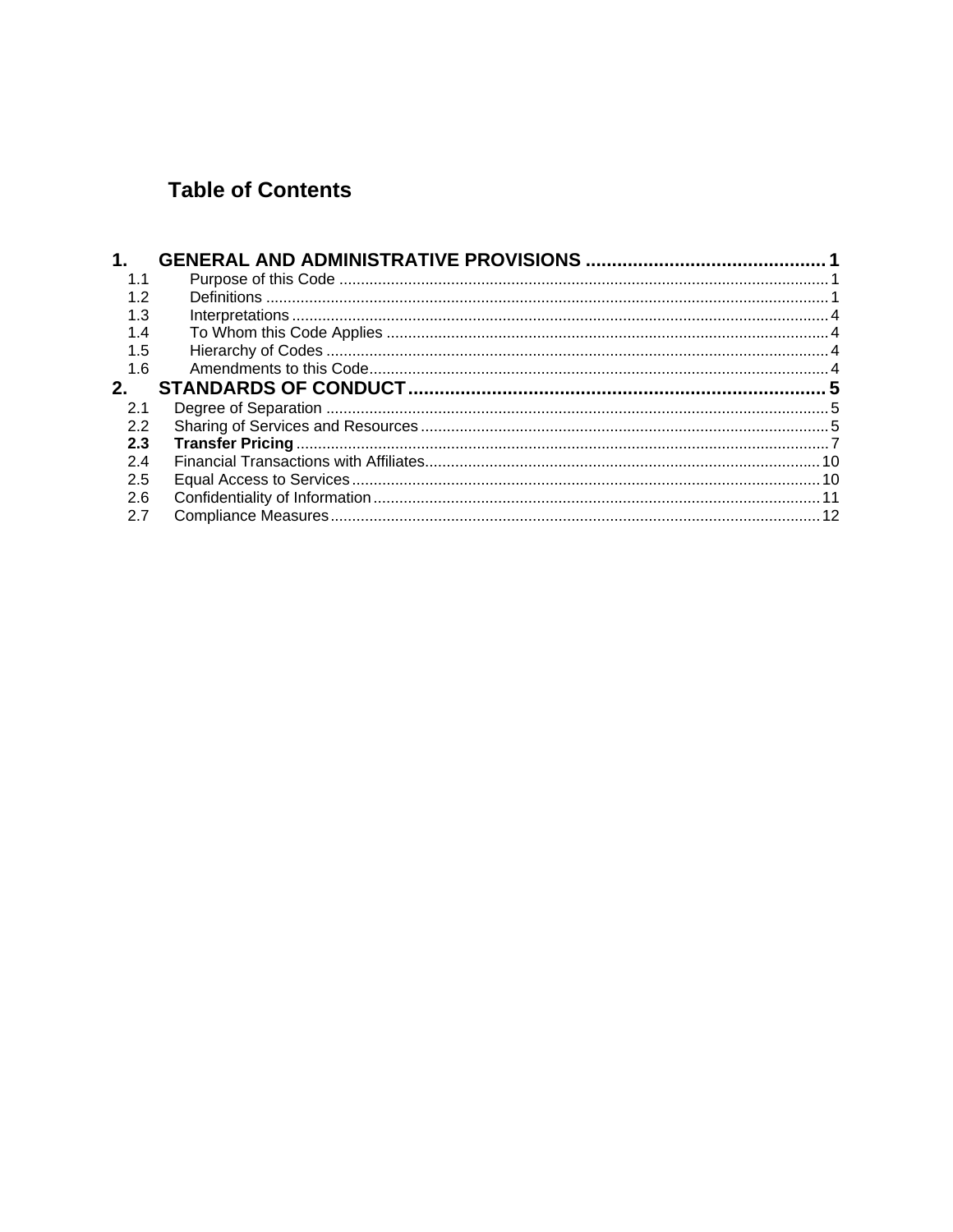# <span id="page-2-0"></span>**1. GENERAL AND ADMINISTRATIVE PROVISIONS**

#### **1.1 Purpose of this Code**

This Code sets out rules that govern the conduct of utilities as that conduct relates to their respective affiliates, with the objective of:

- a) protecting ratepayers from harm that may arise as a result of dealings between a utility and its affiliate;
- b) preventing a utility from cross-subsidizing competitive or non-monopoly activities;
- c) protecting the confidentiality of information collected by a utility in the course of provision of utility services;
- d) ensuring there is no preferential access to utility services;
- e) preventing a utility from acting in a manner that provides an unfair business advantage to an affiliate that is an energy service provider*;* and
- f) preventing customer confusion that may arise from the relationship between a utility and its affiliate.

#### **1.2 Definitions**

In this Code:

*"Act"* means the *Ontario Energy Board Act, 1998;* 

"affiliate", with respect to a corporation, has the same meaning as in the *Business Corporations Act* (Ontario);

"Affiliate Contract" means any contract between a utility and an affiliate, and includes a Services Agreement;

"agent" means a person acting on behalf of a utility and includes persons contracted to provide services to a utility;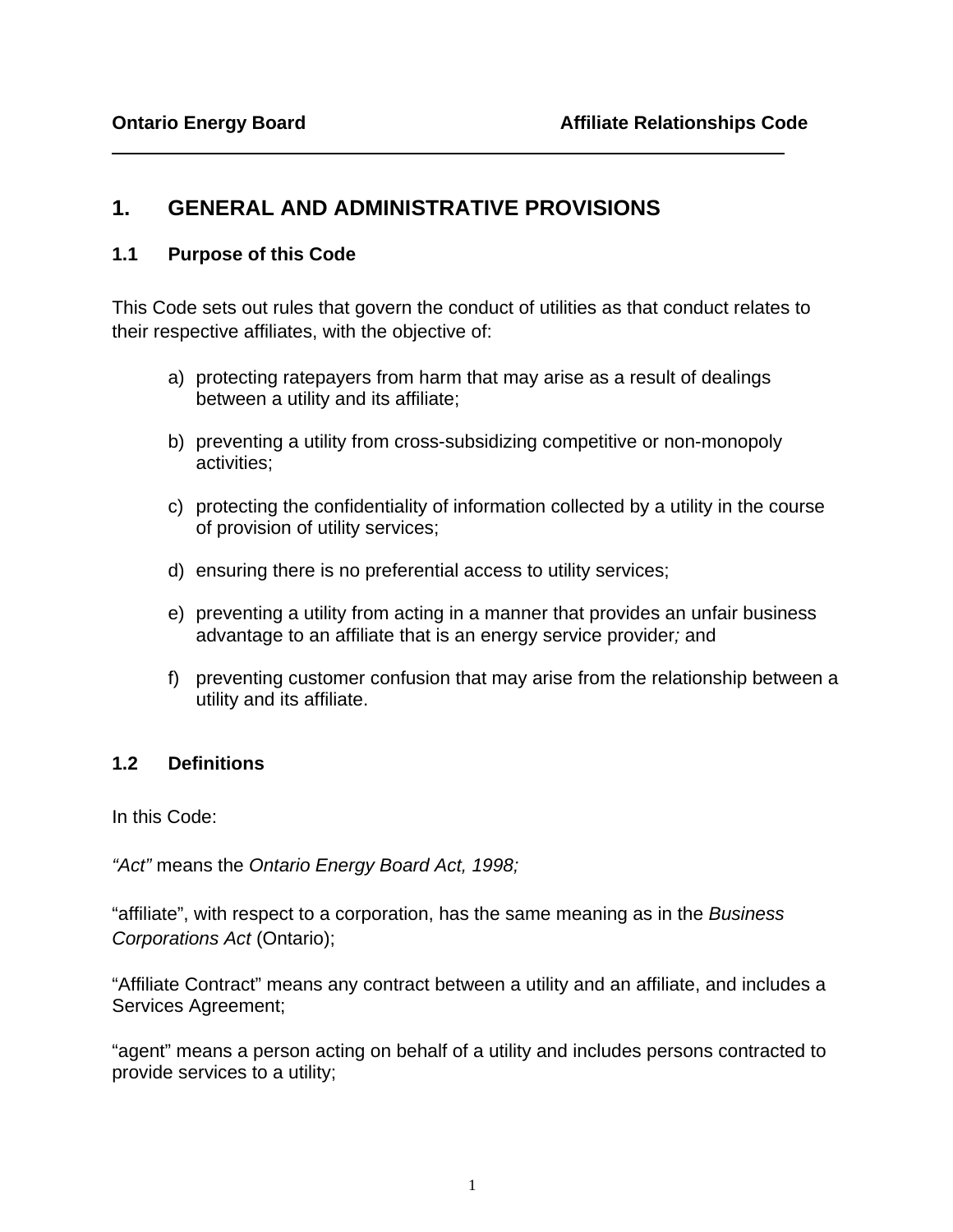"Board" means the Ontario Energy Board;

"Code" means this Affiliate Relationships Code for Electricity Distributors and Transmitters;

"confidential information" means information the utility has obtained relating to a specific consumer, retailer or generator in the process of providing current or prospective utility service;

"direct costs" means costs that can reasonably be identified with a specific unit of product or service or with a specific operation or cost centre;

"distribute" means to convey electricity at voltages of 50 kilovolts or less;

"distribution system" means a system for distributing electricity, and includes any structures, equipment or other things used for that purpose;

"distributor" means a person who owns or operates a distribution system;

"energy service provider" means a person, other than a utility, involved in the supply of electricity or gas or related activities, including retailing of electricity, marketing of natural gas, generation of electricity, energy management services, demand-side management programs, and appliance sales, service and rentals;

 "fully-allocated cost" means the sum of direct costs plus a proportional share of indirect costs;

"indirect costs" means costs that cannot be identified with a specific unit of product or service or with a specific operation or cost centre, and include but are not limited to overhead costs, administrative and general expenses, and taxes;

"information services" means computer systems, services, databases and persons knowledgeable about the utility's information technology systems;

"licence" means a licence issued under Part V of the *Act*;

"market price" means the price reached in an open and unrestricted market between informed and prudent parties, acting at arm's length and under no compulsion to act;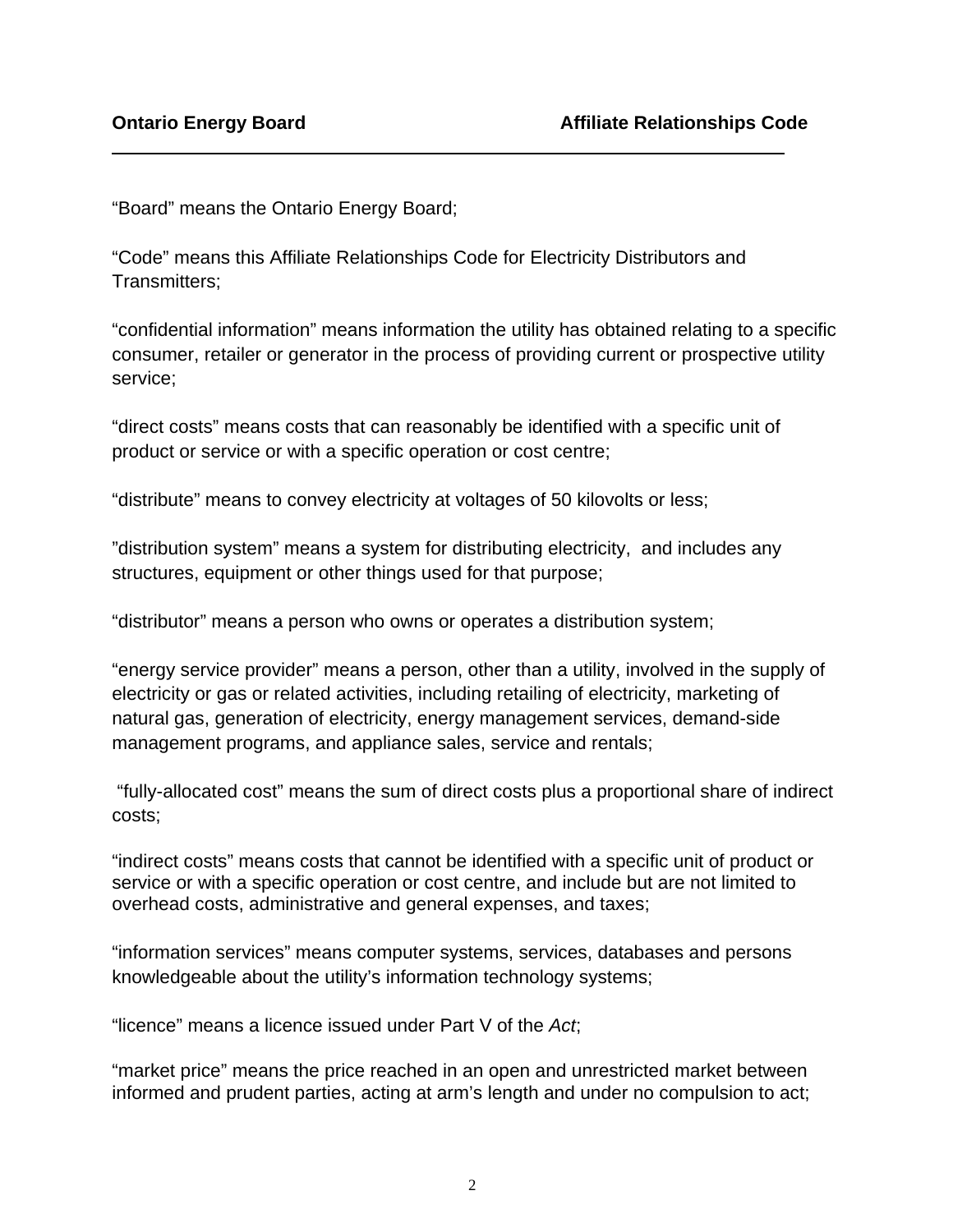"rate" means a rate, charge or other consideration and includes a penalty for late payment;

"Rate Order" means an order of the Board that is in force at the relevant time which, among other things, regulates distribution and transmission rates to be charged by a utility;

"Services Agreement" means an agreement between a utility and its affiliate for the purpose of subsection 2.2 of this Code;

"shared corporate services" are business functions that provide shared strategic management and policy support to the corporate group of which the utility is a member, relating to legal, finance, tax, treasury, pensions, risk management, audit services, corporate planning, human resources, health and safety, communications, investor relations, trustee, or public affairs;

"strategic business information" means information, including confidential information, that a utility has obtained or developed in the course of providing, or otherwise has in its possession as a result or for the purpose of providing, current or prospective utility service and that (a) identifies or can reasonably be expected to identify or (b) provides or can reasonably be expected to provide a business opportunity or other business advantage to the person to whom the information is provided;

"transmission system" means a system for transmitting electricity , and includes any wires, structures, transformers, equipment or other things used for that purpose;

"transmit" means to convey electricity at voltages of more than 50 kilovolts;

"transmitter" means a person who owns or operates a transmission system;

"utility" means an electricity transmitter or electricity distributor that is licensed under Part V of the *Act*;

"utility asset" means tangible or intangible property included in the utility's rate base;

"utility revenue" means, in relation to a distributor, its distribution revenue and, in relation to a transmitter, its transmission revenue; and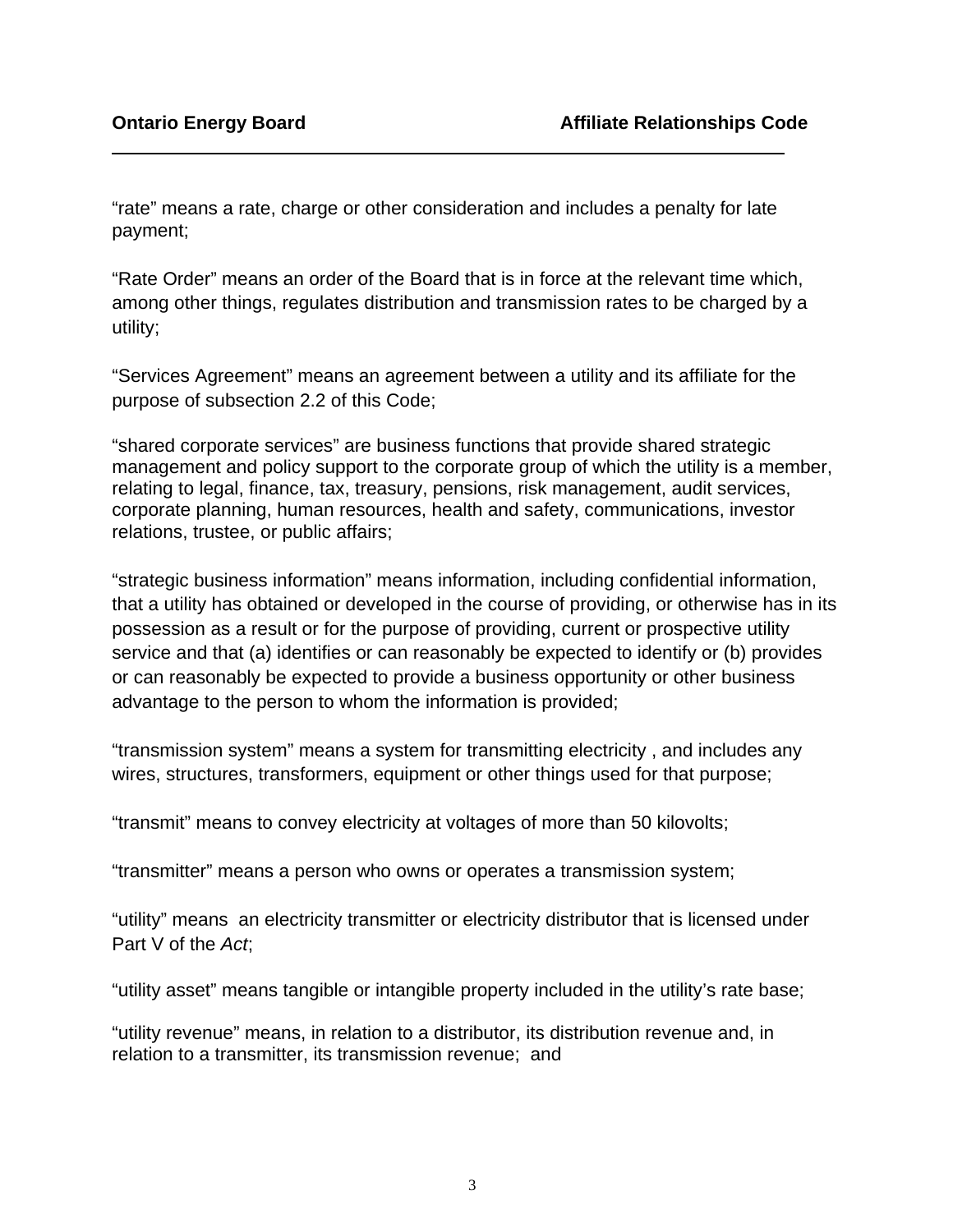<span id="page-5-0"></span>"utility services" means the services provided by a utility for which a rate or charge has been approved by the Board, and includes a distributor's obligation to sell electricity pursuant to section 29 of the *Electricity Act,1998.* 

### **1.3 Interpretation**

Unless otherwise defined in this Code, words and phrases that have not been defined shall have the meaning ascribed to them in the licences issued by the Board, the *Act* or the *Electricity Act, 1998* as the case may be. Headings are for convenience only and shall not affect the interpretation of this Code. Words importing the singular include the plural and vice versa. A reference to a document or a provision of a document includes an amendment or supplement to, or a replacement of, that document or that provision of that document.

### **1.4 To Whom this Code Applies**

This Code applies to utilities licensed under Part V of the *Act*.

## **1.5 Hierarchy of Codes**

 This Code shall prevail over any other code established by the Board where there is a conflict, subject to any specific conditions of a utility's licence.

#### **1.6 Amendments to this Code and Determinations by the Board**

- 1.6.1 Subject to section 1.6.2, the amendments to this Code made by the Board on *[insert date]* come into force on the date on which the Board publishes the amendments by placing them on the Board's web site after they have been made by the Board.
- 1.6.2 The following amendments to this Code made by the Board on *[insert date]* come into force on the date that is three months from the date on which the Board publishes the amendments by placing them on the Board's web site after they have been made by the Board: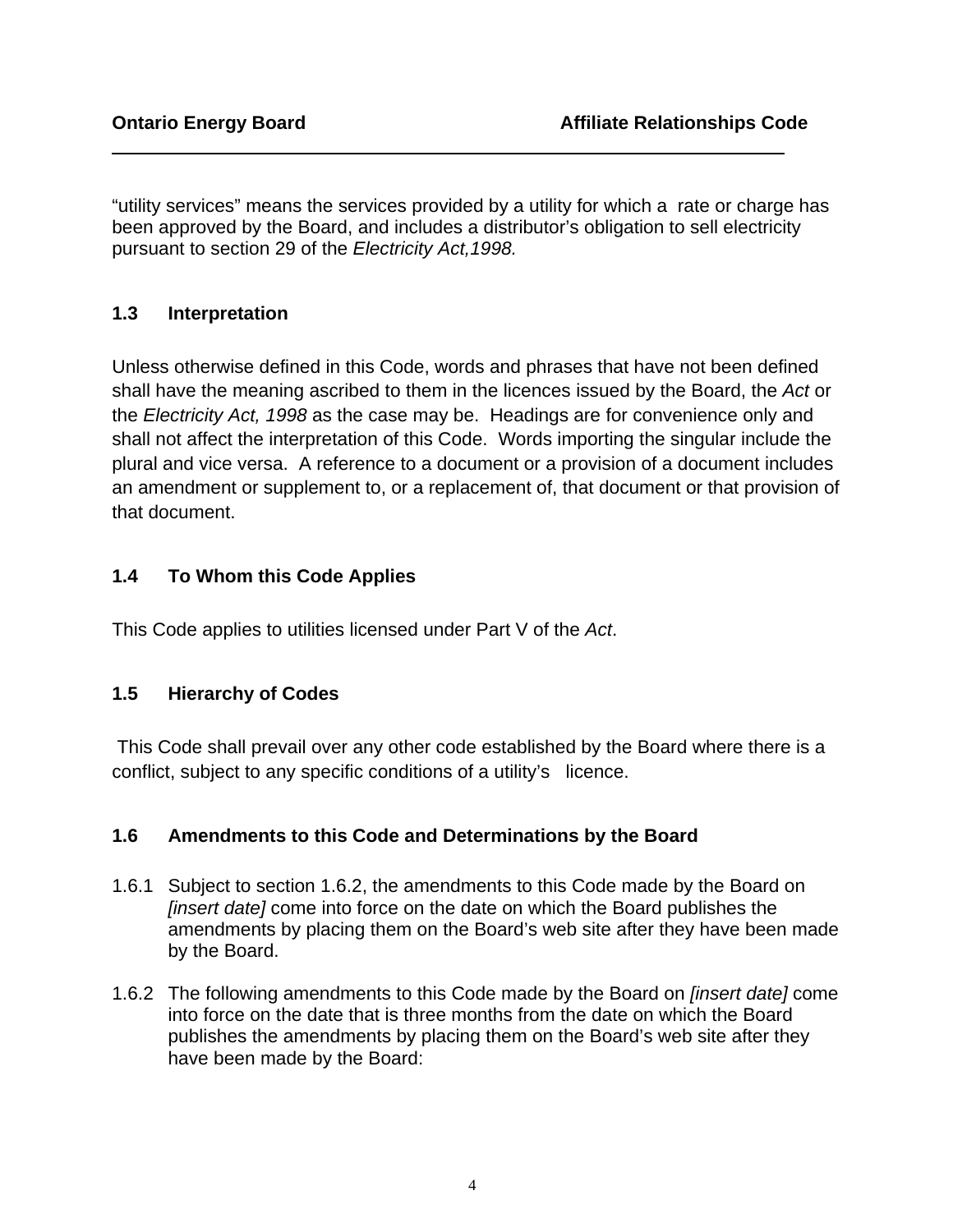- <span id="page-6-0"></span>(a) the amendment to section 1.2 deleting the definition of "fair market value"; and
- (b) the amendments to section 2.3, other than the amendments adding sections 2.3.4.1 and 2.3.4.2.
- 1.6.3 The amendments to this Code made by the Board on *[insert date]* do not apply to an Affiliate Contract that was in place on June 15, 2007 until such time as the initial term of such Affiliate Contract expires.
- 1.6.4 Any matter under this Code requiring a determination by the Board may be determined without a hearing or through an oral, written or electronic hearing, at the Board's discretion.

# **2. STANDARDS OF CONDUCT**

#### **2.1 Degree of Separation**

- 2.1.1 A utility shall ensure accounting and financial separation from all affiliates and shall maintain separate financial records and books of accounts.
- 2.1.2 A utility shall ensure that at least one-third of its Board of Directors is independent from any affiliate.

#### **2.2 Sharing of Services and Resources**

- 2.2.1 Where a utility provides services or resources to an affiliate or receives services or resources from an affiliate, it shall do so in accordance with a Services Agreement, the terms of which may be reviewed by the Board to ensure compliance with this Code. The Services Agreement shall include:
	- (a) the type, quantity and quality of service;
	- (b) pricing mechanisms;
	- (c) cost allocation mechanisms;
	- (d) confidentiality arrangements;
	- (e) the apportionment of risks (including risks related to under or over provision of service); and
	- (f) a dispute resolution process for any disagreement arising over the terms or implementation of the Services Agreement.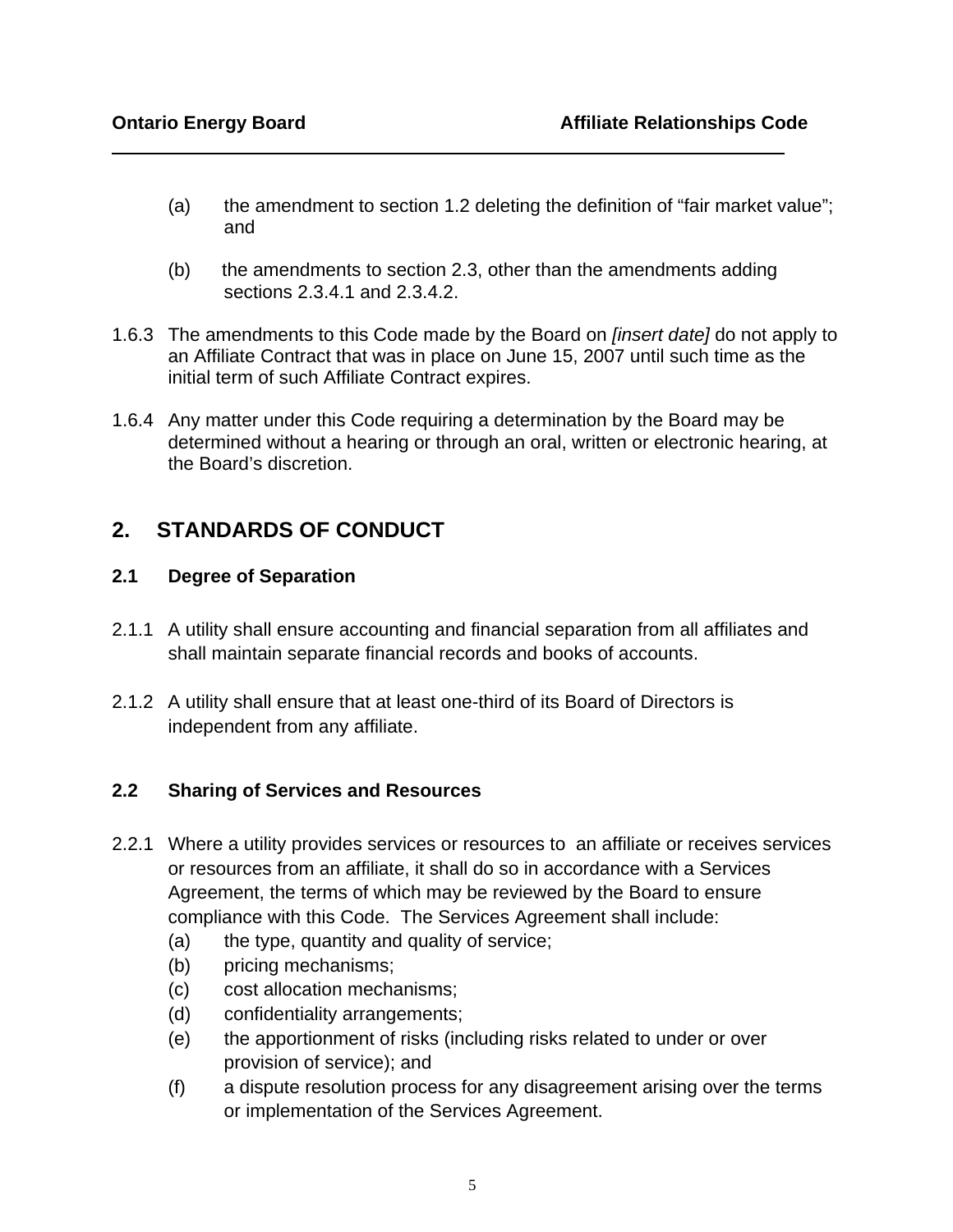- 2.2.2 Where a utility shares information services with an affiliate, all confidential information must be protected from access by the affiliate. Access to a utility's information services shall include appropriate computer data management and data access protocols as well as contractual provisions regarding the breach of any access protocols. Compliance with the access protocols and the Services Agreement shall be ensured as necessary, through a review which complies with the provisions of section 5970 of the CICA Handbook. The Board may provide direction regarding the terms of the section 5970 review. The results of any review shall be made available to the Board.
- 2.2.3 A utility shall not share with an affiliate that is an energy service provider employees that are directly involved in collecting, or have access to, confidential information.
- 2.2.4 In the event of an emergency situation a utility may share services and resources, without a Services Agreement, with an affiliate which is also a utility.
- 2.2.5 The transfer pricing rules set out in section 2.3 do not apply when a utility and an affiliate share services in an emergency situation; a reasonable fully-allocated cost-related price shall be determined afterwards by the parties.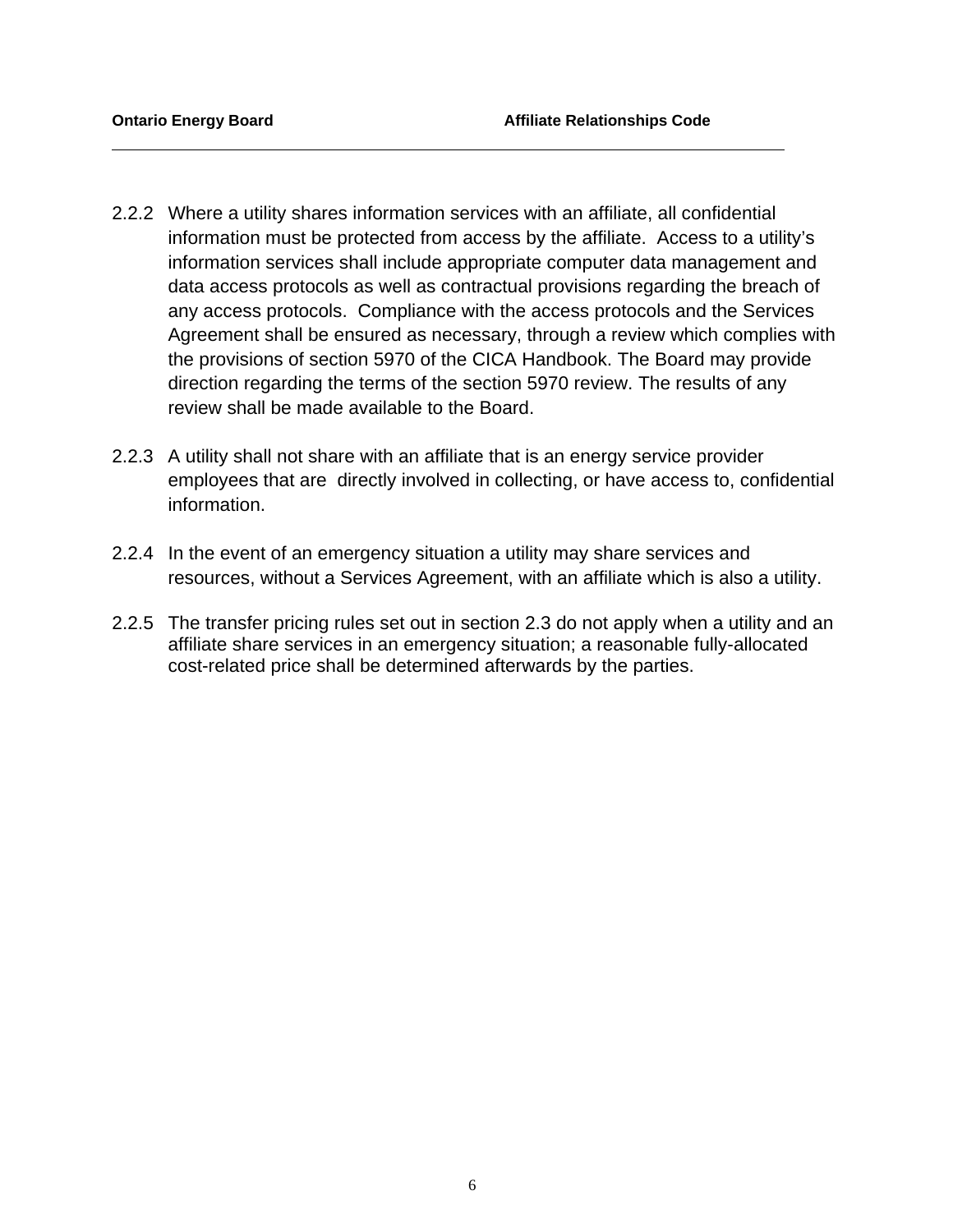#### <span id="page-8-0"></span>**2.3 Transfer Pricing**

#### **2.3.1 Term of Contracts with Affiliates**

2.3.1.1 The term of an Affiliate Contract between a utility and an affiliate shall not exceed five years, unless otherwise approved by the Board.

#### **2.3.2 Outsourcing to an Affiliate**

- 2.3.2.1 If a utility intends to enter into an Affiliate Contract for the receipt of a service, product, resource, or use of asset that it currently provides to itself, the utility shall first undertake a business case analysis, unless the Affiliate Contract would have an annual value of less than \$100,000 or 0.1% of the utility's utility revenue, whichever is greater. Where an Affiliate Contract has a term of more than one year, the annual value of the Affiliate Contract shall be determined by dividing the total value of the Affiliate Contract by the number of years in the term.
- 2.3.2.2 For the purposes of section 2.3.2.1, the business case analysis shall contain (a) description of relevant utility needs on a per-service basis, (b) identification of the options available internally or externally from an affiliate or third party, (c) economic evaluation of all available options including the utility's current fullyallocated cost (which may include a return on the utility's invested capital equal to the approved weighted average cost of capital), (d) explanation of the selection criteria (including any non-price factors to be taken into account), (e) estimate of any benefits to the utility's Ontario ratepayers from outsourcing, and (f) justification of why any separate items were bundled together when considered for outsourcing.

## **2.3.3 Where a Market Exists**

2.3.3.1 Where a reasonably competitive market exists for a service, product, resource or use of asset, a utility shall pay no more than the market price when acquiring that service, product, resource or use of asset from an affiliate.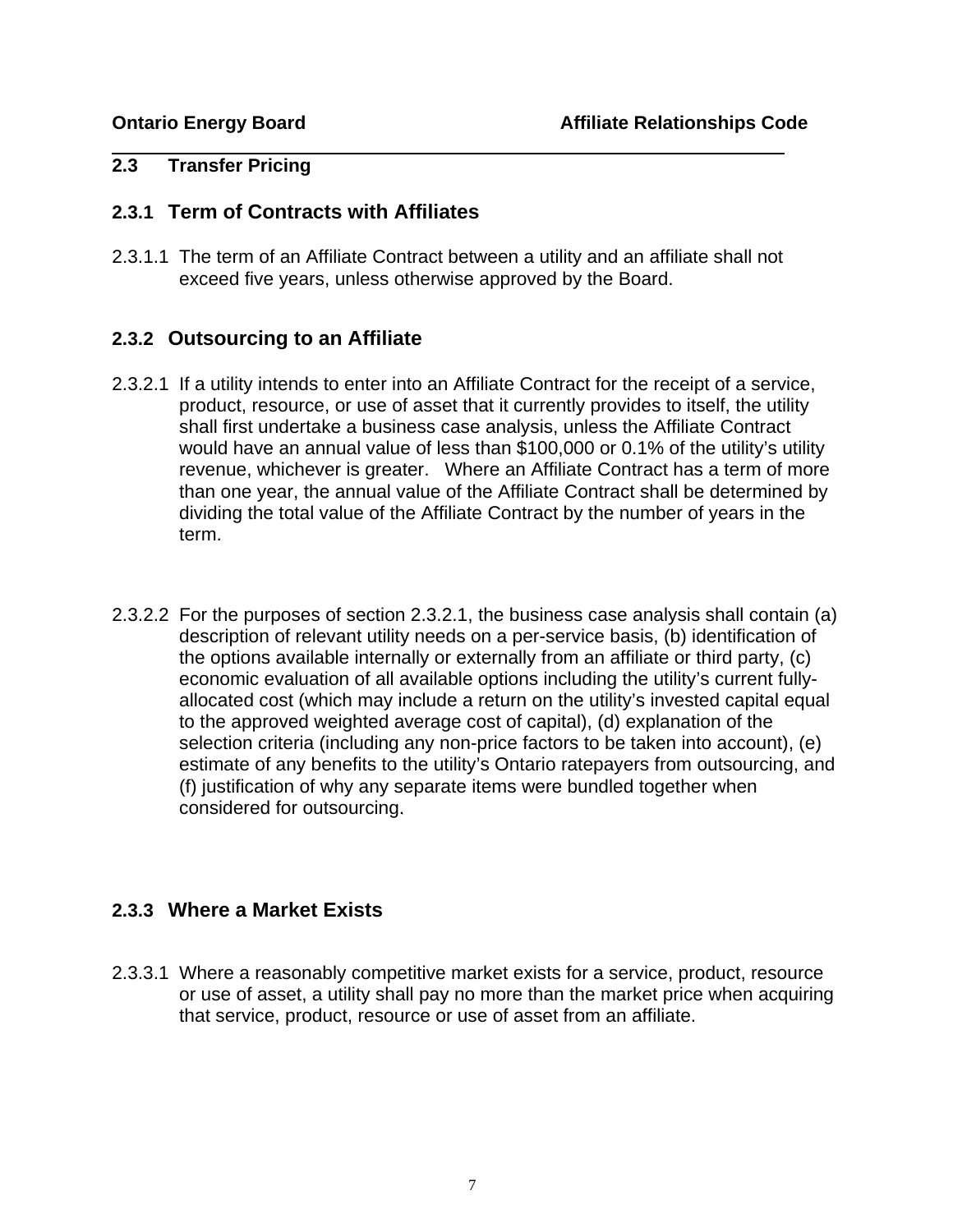- 2.3.3.2 A fair and open competitive bidding process shall be used to establish the market price before a utility enters into or renews an Affiliate Contract.
- 2.3.3.3 Despite section 2.3.3.2, where satisfactory benchmarking or other evidence of market price is available, a competitive tendering or bidding process is not required to establish the market price for a contract with an annual value of less than \$100,000 or 0.1% of the utility's utility revenue, whichever is greater. Where an Affiliate Contract has a term of more than one year, the annual value of the Affiliate Contract shall be determined by dividing the total value of the Affiliate Contract by the number of years in the term.
- 2.3.3.4 Where the value of a proposed contract over its term exceeds \$500,000 or 0.5% of the utility's utility revenue, whichever is greater, a utility shall not award the contract to an affiliate before an independent evaluator retained by the utility has reported to the utility on how the competing bids meet the criteria established by the utility for the competitive bidding process.
- 2.3.3.5 The Board may, for the purposes of sections 2.3.3.3 and 2.3.3.4, consider more than one Affiliate Contract to be a single Affiliate Contract where they have been entered into for the purpose of setting the contract values at levels below the threshold level set out in section 2.3.3.3 or 2.3.3.4.
- 2.3.3.6 Where a reasonably competitive market exists for a service, product, resource or use of asset, a utility shall charge no less than the market price of the service, product, resource or use of asset when selling that service, product, resource or use of asset to an affiliate.

#### **2.3.4 Where No Market Exists**

2.3.4.1 Where it can be established that a reasonably competitive market does not exist for a service, product, resource or use of asset that a utility acquires from an affiliate, the utility shall pay no more than the affiliate's fully-allocated cost to provide that service, product, resource or use of asset. The fully-allocated cost may include a return on the affiliate's invested capital. The return on invested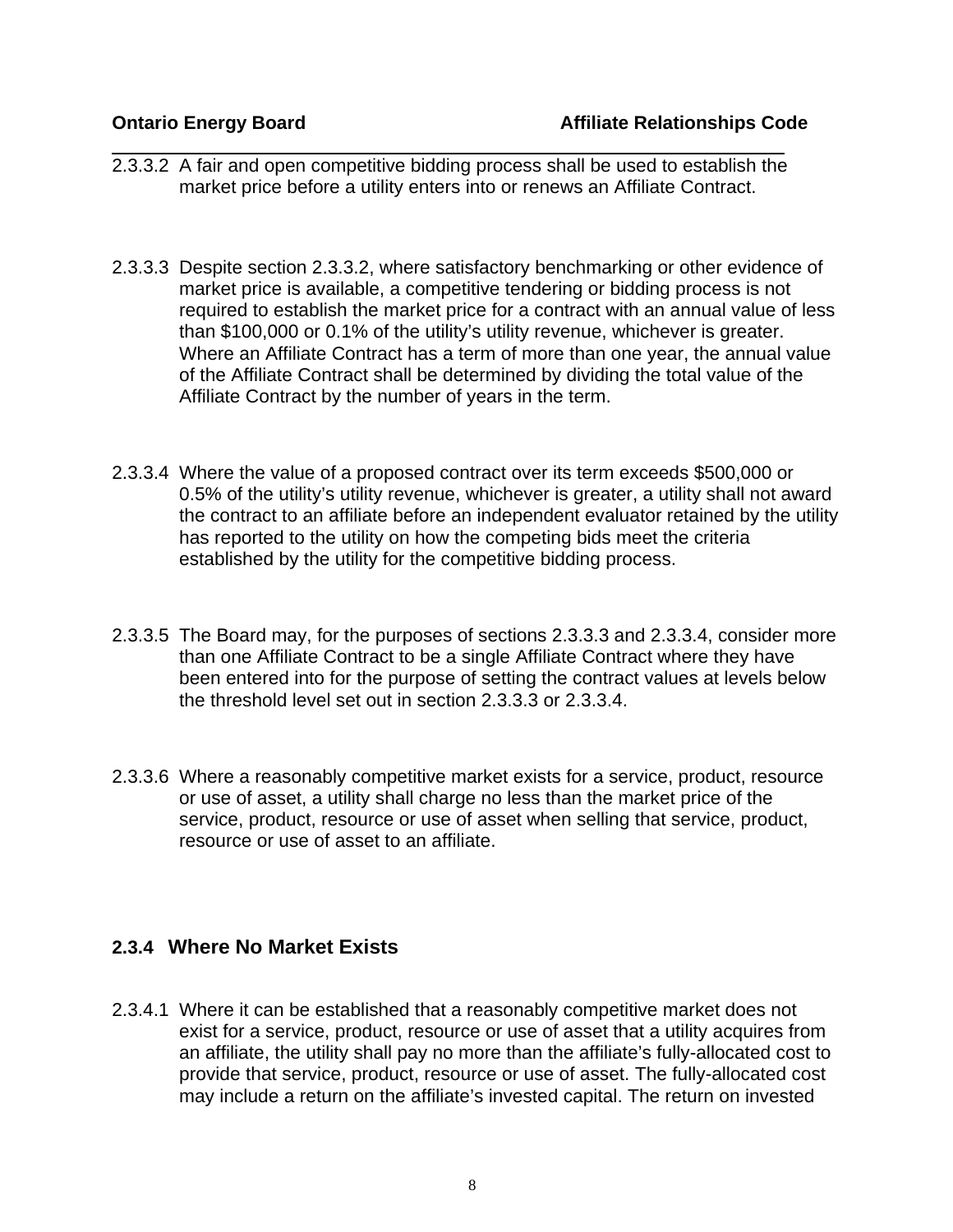capital shall be no higher than the utility's approved weighted average cost of capital.

- 2.3.4.2 Where a reasonably competitive market does not exist for a service, product, resource or use of asset that a utility sells to an affiliate, the utility shall charge no less than its fully-allocated cost to provide that service, product, resource or use of asset. The fully-allocated cost shall include a return on the utility's invested capital. The return on invested capital shall be no less than the utility's approved weighted average cost of capital.
- 2.3.4.3 Where a utility pays a cost-based price for a service or resource that is obtained from an affiliate, the utility shall obtain from the affiliate, from time to time as required to keep the information current, a detailed breakdown of the affiliate's fully-allocated cost of providing the service or resource.

### **2.3.5 Shared Corporate Services**

2.3.5.1 Despite sections 2.3.3.1 and 2.3.3.6, for shared corporate services, fullyallocated cost-based pricing (as calculated in accordance with sections 2.3.4.1 and 2.3.4.2) may be applied between a utility and an affiliate provided that the utility complies with section 2.3.4.3.

## **2.3.6 Transfer of Assets**

- 2.3.6.1 If a utility sells or transfers to an affiliate a utility asset, the price shall be the greater of the market price or the net book value of the asset.
- 2.3.6.2 Before selling or transferring to an affiliate a utility asset with a net book value that exceeds \$100,000 or 0.1% of the utility's utility revenue, whichever is greater, the utility shall obtain an independent assessment of its market price.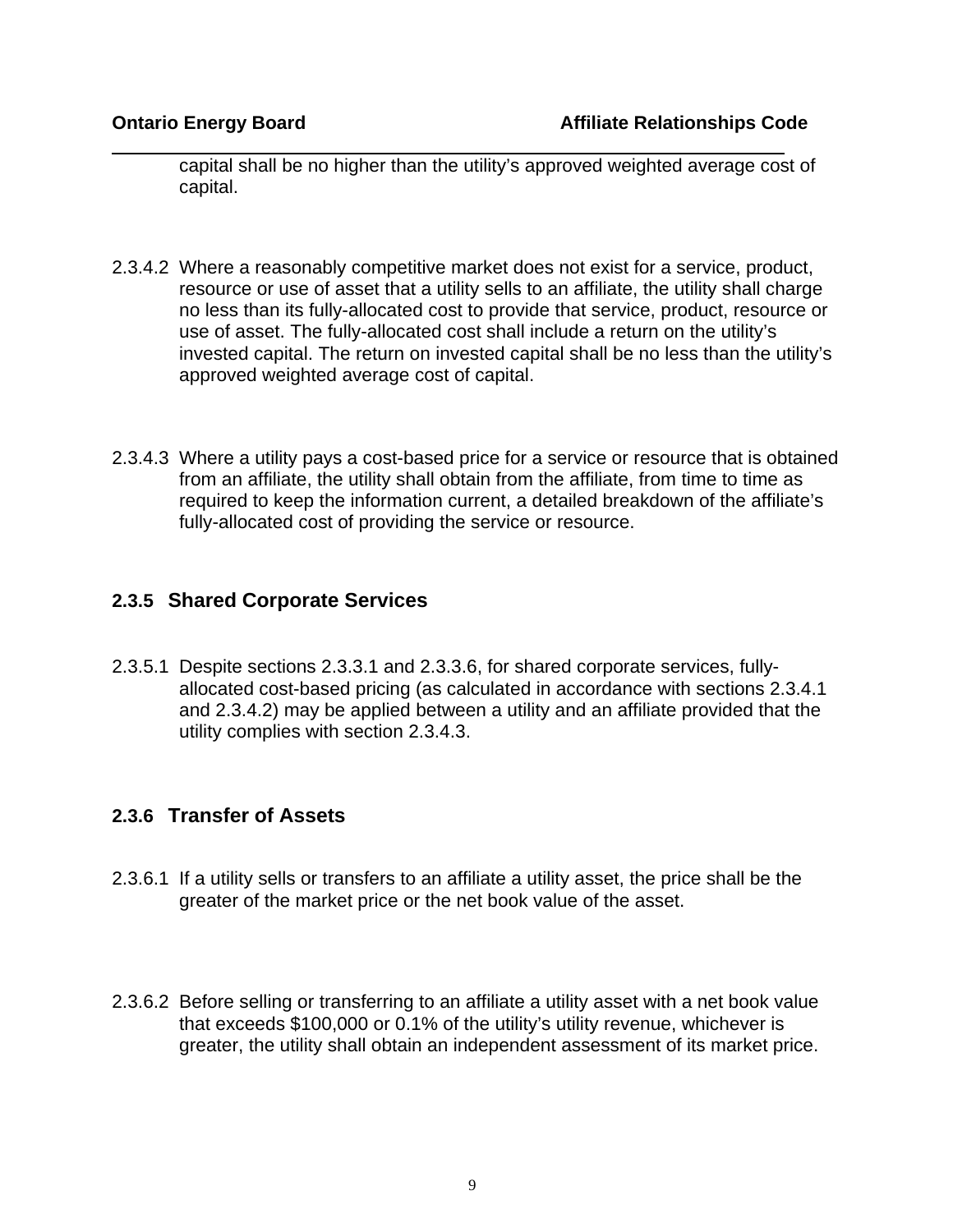- <span id="page-11-0"></span> $\overline{a}$ 2.3.6.3 If a utility purchases or obtains the transfer of an asset from an affiliate, the price shall be no more than the market price.
- 2.3.6.4 Before a utility purchases or obtains the transfer of an asset from an affiliate with a net book value that exceeds \$100,000 or 0.1% of the utility's utility revenue, whichever is greater, the utility shall obtain an independent assessment of its market price.
- 2.3.6.5 The Board may, for the purposes of sections 2.3.6.2 and 2.3.6.4, consider more than one asset transaction to be a single transaction where the transactions have been entered into for the purpose of setting the transfer prices at levels below the threshold level set out in section 2.3.6.2 or 2.3.6.4.

#### **2.4 Financial Transactions with Affiliates**

- 2.4.1 A utility may provide loans, guarantee the indebtedness of, or invest in the securities of an affiliate, but shall not invest or provide guarantees or any other form of financial support if the amount of support or investment, on an aggregated basis over all transactions with all affiliates, would equal an amount greater than 25 percent of the utility's total equity.
- 2.4.2 A utility shall ensure that any loan, investment, or other financial support provided to an affiliate is provided on terms no more favourable than what that affiliate would be able to obtain on its own from the capital markets and in all cases at no more favourable terms than the utility could obtain directly for itself in capital markets.

#### **2.5 Equal Access to Services**

- 2.5.1 A utility shall not endorse or support marketing activities of an affiliate which is an energy service provider. A utility may include an affiliate as part of a listing of alternative service providers, but the affiliate's name shall not in any way be highlighted.
- 2.5.2 A utility, including its employees and agents, shall not state or imply to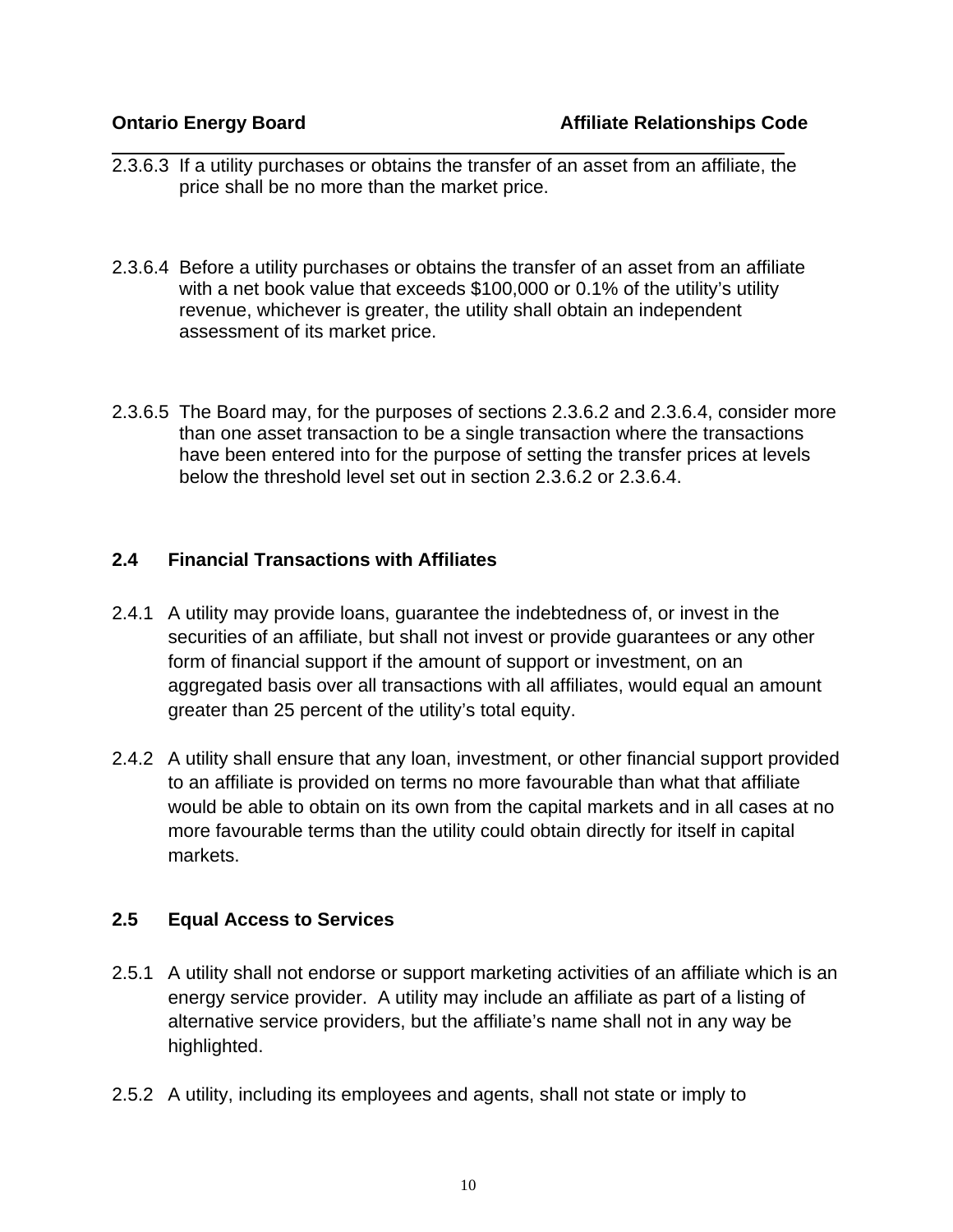<span id="page-12-0"></span>consumers a preference for any affiliate who is an energy service provider.

- 2.5.3 A utility shall take all reasonable steps to ensure that an affiliate does not use the utility's name, logo or other distinguishing characteristics in a manner which would mislead consumers as to the distinction between the utility and the affiliate.
- 2.5.4 A utility shall take reasonable steps to ensure that an affiliate does not imply in its marketing material favoured treatment or preferential access to the utility's system or utility services*.* If the utility becomes aware of inappropriate marketing activity by an affiliate, it shall:
	- (a) immediately take reasonable steps to notify affected customers of the violation;
	- (b) take necessary steps to ensure the affiliate is aware of the concern; and
	- (c) inform the Board in writing of such activity and the remedial measures that were undertaken by the utility.
- 2.5.5 A utility shall apply all Rate Orders and rate schedules to an affiliate in the same manner as would be applied to similarly situated non-affiliated parties.
- 2.5.6 Requests by an affiliate or an affiliate's customers for access to a utility's transmission or distribution network or for utility services shall be processed and provided by the utility in the same manner as would be processed or provided for similarly situated non-affiliated parties.

#### **2.6 Confidentiality of Confidential Information and Restriction on Provision of Strategic Business Information**

- 2.6.1 A utility shall not release to an affiliate confidential information relating to a consumer, retailer or generator without the consent of that consumer, retailer, or generator.
- 2.6.2 A utility shall not disclose confidential information to an affiliate without the consent in writing of the consumer, retailer or generator, as the case may be, except where confidential information is required to be disclosed:
	- (a) for billing or market operation purposes;